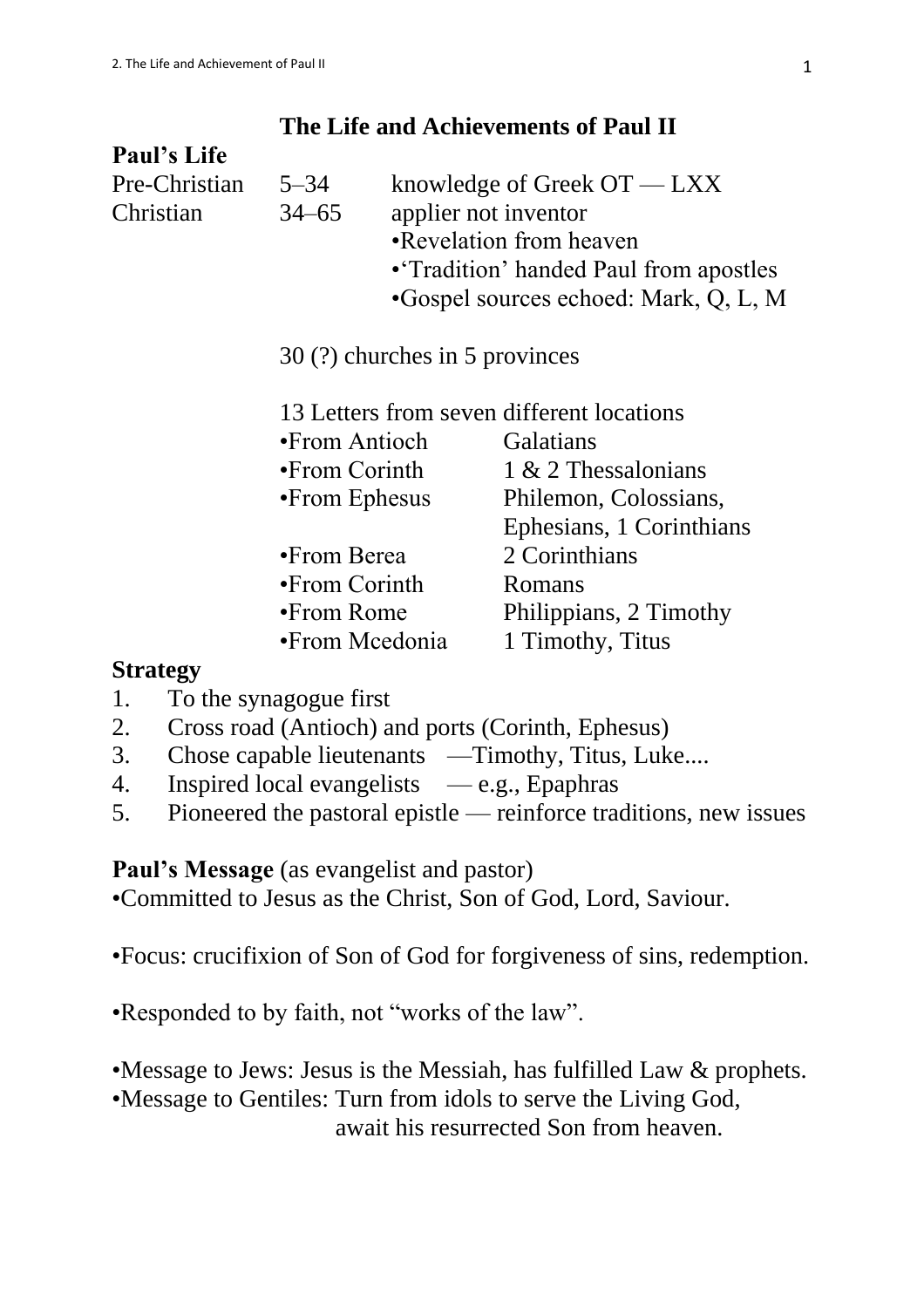# **Paul's inner life**

•Paul, a man of prayer and an encourager of prayer. •Blessed by the Spirit of God; much teaching on the Spirit of God. •Loyalty and love from his mission lieutenants, including women.

**Paul's use of 'traditions'** (rote learned 'blocks' of teaching "Traditions" part of rabbi-culture: in Mishnah covered whole of life

Delivered "traditions" to churches he founded (counter-cultural): •"*Received* traditions" —

— Lord's Supper "tradition", Easter "tradition".

— second coming

— payment of ministers

•Paul's "traditions":

•marriage and family life

("house tables" — Ephesians, Colossians) •sexuality

- •work (his own example)
- •alcohol (frequency of alcohol; not seen as an evil)
- •respect for "powers that be [i.e., Emperor]".
- Keys to OT: Gen 15:6 ("A. believed God...righteousness") not Genesis 17 (circumcision).

Also Gen  $12:1-3$ "In you all families of the earth blessed" (faith not works of the law).

# **Membership**

•Importance of *membership*, exercise of "gifts" for up-building of members: others-centred ("love") — permeates whole of 1 Cor •Faith-in-Christ expressed in love and humility,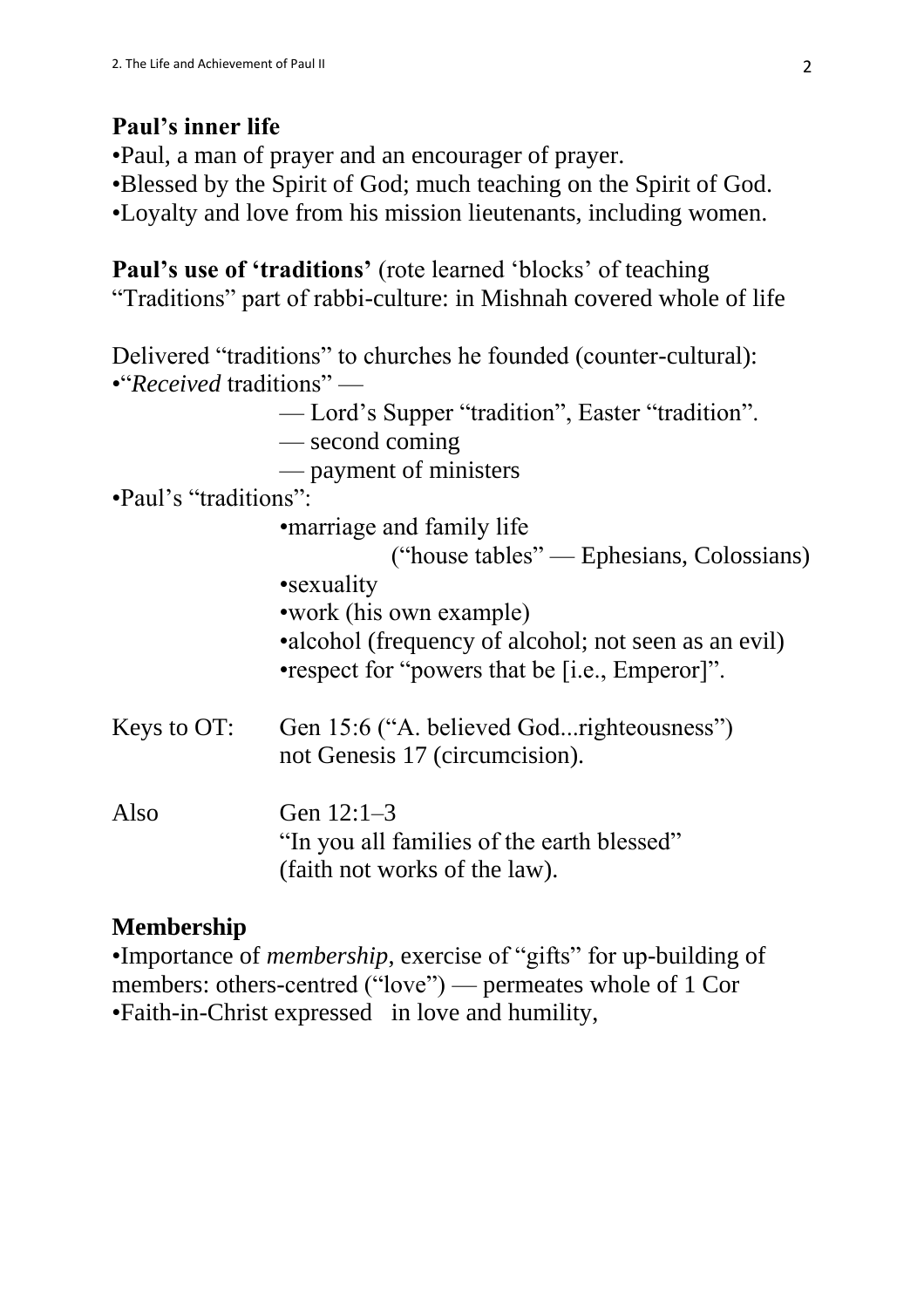#### **The imitation-of-Christ:**

• "just as I try to please everyone in everything I do, not seeking my own advantage, but that of many, that they may be saved. Be imitators of me, as I am of Christ  $-1$  Cor. 10:31-11:1.

•"Let each...please his neighbour...to build him up. For Christ did not please himself — Rom. 15:2–3.

• Have this mind in you...he humbled himself by becoming obedient to the point of death, even death on a cross"—Phil. 2:8.

Paul's aim: a church filled with Christ-like members

#### **Paul's multi-ethnic vision**

•Ultimate re-inclusion of the Jews: Romans 11

•The vision of inclusion of Jews, Gentiles, Barbarians — humanity.

Alexander's vision: *homonoia* by force

Paul's vision — through the gospel:

"There is neither Jew nor Greek, there is neither slave nor free, there is no male and female, for you are all one in Christ Jesus" (Gal. 3:28).

### **Things Paul opposed:**

| triumphalism | $-2$ Cor. 11-12 (rather, humility), |
|--------------|-------------------------------------|
| elitism      | $-1$ Cor. 4 (rather, service),      |
| legalism     | — Galatians (rather, freedom).      |

## **The discerning Christian mind:**

| Much that was noble     | —ethics of Seneca                  |
|-------------------------|------------------------------------|
| Much that was beautiful | — cities like Aphrodisias, Ephesus |
| Much that was ugly      | — brutal to enemies (Caesar Gaul); |
|                         | crucifixion of slaves              |

"...whatever is true...honourable...just...pure...lovely...commendable, if there is any excellence...anything worthy of praise, think about these things". What you have learned and received and heard and seen in me—practice these things, and the God of peace will be with you (Phil 4:8–9).